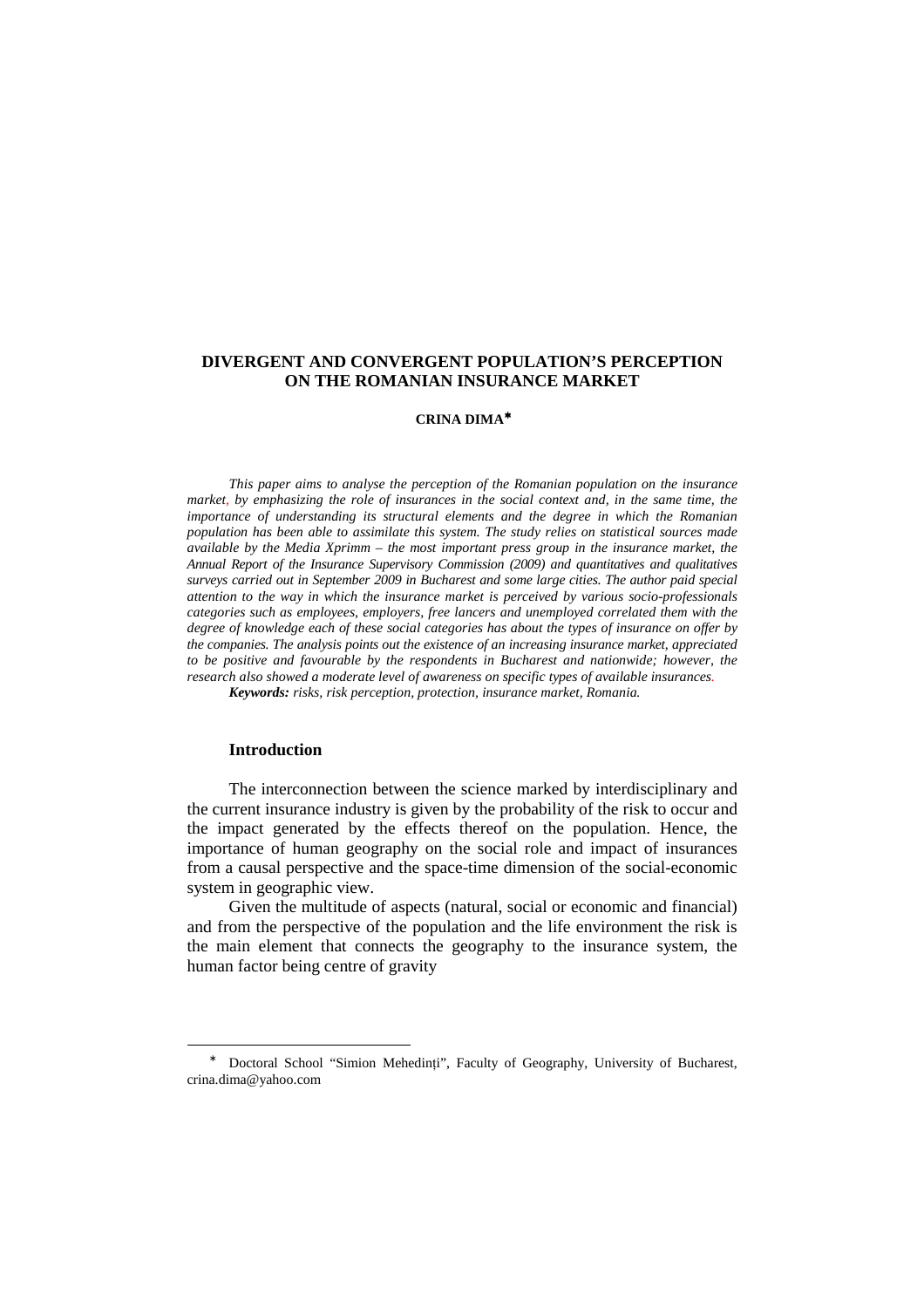The perception on risk is a complex process influenced by numerous factors. People usually select, organise or interpret certain significant and coherent images on daily life triggered by certain external stimuli (Brun, 1992)<sup>1</sup>.

The literature reveals several approaches to the risk perception. Some authors (Dake,  $1992$ )<sup>2</sup> focus on the analysis of the possible results of a chance-based event. Vaughan & Vaughan  $(1996)^3$  underlines that risk is a condition containing the likelihood of deviation from a desired, expected or hoped result. In social terms, Wildavsky  $(1991)^4$  defines the risk perception as a contraction process which may take on various forms from the consumers' images, positioning to services, physical properties of the product itself, pricing through advertising, etc

There are further approaches of risk from a cultural point of view, as a cultural phenomenon (Douglas and Wildavsky, 1983)<sup>5</sup> or as a cognitive phenomenon (Slovic, 2000)<sup>6</sup>.

Risk perception depends on the various origins that the term takes – uncertainty, fear or unknown event. Due to a factor-based analysis the author performed, the surveys showed that the quality of services provided by the life insurance companies would be influenced by factors such as: prices, employees' competence, products and services, technology, confidence, advertising or management  $\left(\text{Upadhyaya}, \text{Badlani}, 2011:1021\right)^7$ .

Last but not least, the importance of geography through the active role of the new systemic concepts, G.I.S. technology, in gathering, analysing and interpretation of data on risk management (subscription and assessment functions, reinsurance procedure, reaction to disasters, marketing and strategic planning).

G.I.S is seen as a very practical tool (Raichel W) $8$  in the insurance industry. This technology enhances the ability to make a fast and accurate localisation by geocoding and the provision of full information on natural risks.

In Raichel's opinion, *Geographic Insurance* was thought as an "insurance industry" that uses a set of tools and specific techniques for defining the phenomenon.

 $\overline{a}$ 

<sup>&</sup>lt;sup>1</sup> BRUN, W. (1992), "Cognitive Components in Risk Perception Natural Versus Man Made Risks", *Journal of Behavioural Decision Making*, 117-132.

<sup>&</sup>lt;sup>2</sup> DAKE, K. (1991), "Disposition in the Perception of Risk; an Analysis of Contemporary Worldviews and Cultural Basis", *Journal of Cross – Cultural Psychology*.

<sup>3</sup> VAUGHAN & VAUGHAN (1996), *Fundamentals of Risk and Insurance*, Library of Congress Cataloguing in Publication Data, John Willey & Sons Inc. United States of America.

<sup>4</sup> WILDAVSKY, A. (1991), *The Rise of Radical Egalitarianism*, The American University Press. 5

DOUGLAS, M., WILDAVSKY, A. (1983), "Risk and Culture", *An Essay on the Selection of Technological and Environmental Dangers*, University of California Press.

<sup>6</sup> SLOVIC, P. (2000), *The Perception of Risk*, London/Sterling.

<sup>7</sup> UPADHYAYA, D., BADLANI, M. (2011), "Service Quality Perception and Customer Satisfaction in Life Insurance Companies in India', *International Conference on Technology and Business Management*.

<sup>8</sup> RAICHEL, W. (1994), "Insurance Geographics", *G.I.S. in Business Conference*, Insurance Service Office Inc., New York.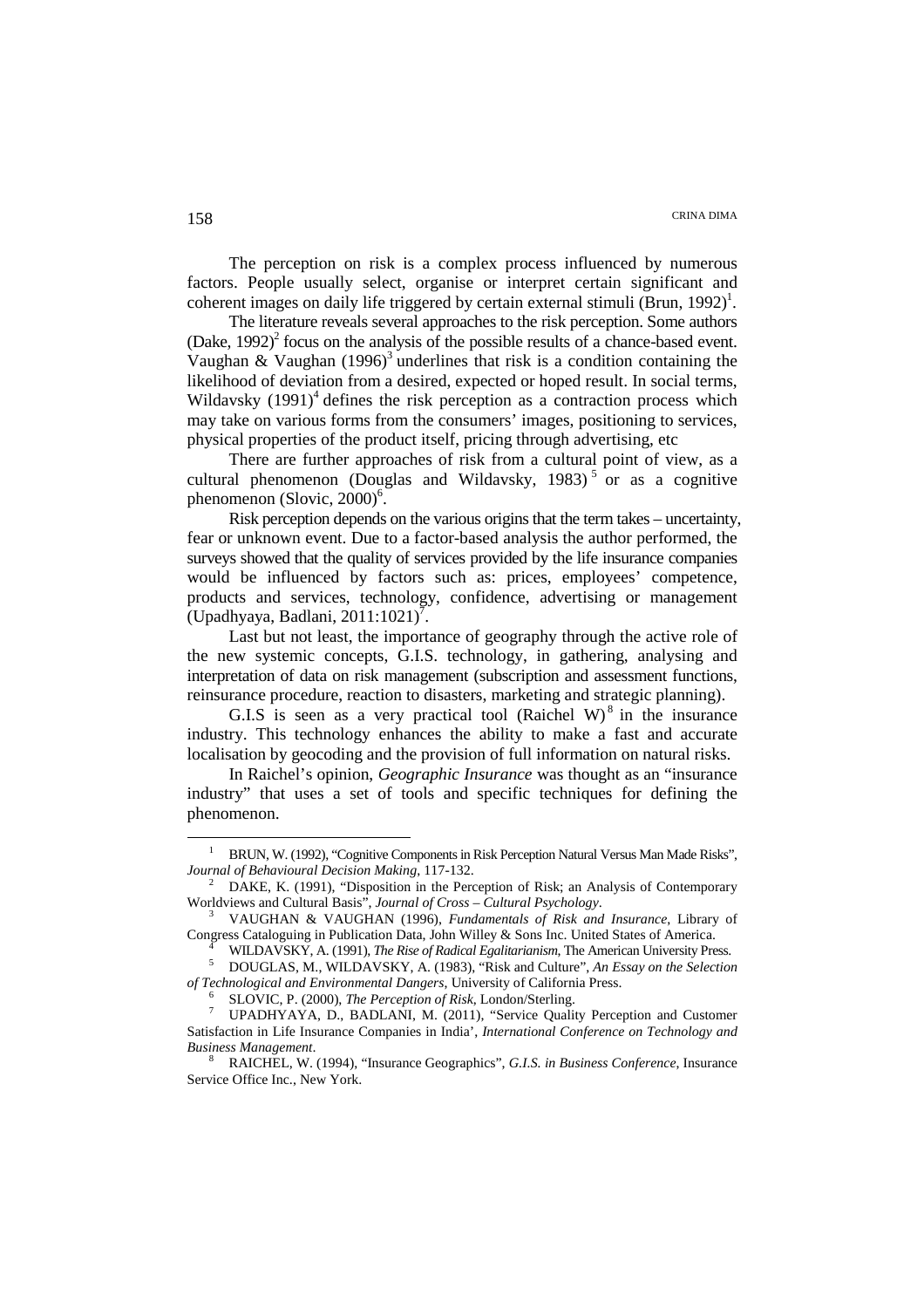Geography identifies, due to its structural inter-disciplinarity, the possible types of risk within the social stage and provides the means for their assessment defining and proving in the same time the social importance of this huge economic-financial system for the protection of the general population. All of this is possible due to the applicability of the quantitative and qualitative, inductive, deductive, cartographical as well as the synthetic and comparative analysis methods that exist within geography, as well as the new complex methodology of systemic concepts (e.g. factorial analysis that determine variables that have an explanatory-progressive role on social phenomena)<sup>9</sup>, stimulated by the new paradigms of social epistemology.

As a "*science synthesising the natural and social factors*" (Vintilă Mihăilescu)<sup>10</sup>, geography integrates the analytical complexity of the geomorphologic (natural factors) processes with the greater *unity in diversity* of population (social factors), emphasizing the complementarity and connectivity with the insurance system.

## **The Romanian Insurance Market in the Context of European Union accession**

Intensely developed after 1990 and perfected in accordance with the standards of the European structures in 2007 (at the same time with Romania's accession to the European Union), the Romanian insurance market is permanently diversifying and expanding, having a constant territorial distribution.

The most important specific indicator underlining the development and expansion of the insurance market are the gross written premiums. According to the 32/2000 Law, these are the *premiums collected and collectable, including the reinsurance and collectable premiums related to all the insurance and reinsurance agreements coming into effect in the reference period prior to the*  deduction of any amount thereof<sup>11</sup>.

The statistical data emphasised the size and expansion of the insurance market in Bucharest and the Ilfov County, which is the reason the percentage of the respondents in this region adds up to 68.5%. As a matter of fact, this region accumulated in 2009 44,4% of the market share in terms of total volume of gross written premiums, both in general insurance and life insurance segments. The same data shows that the North-Western region adds more than 900 million RON, followed by the Central region with values between 800 million RON and 900 million RON out of the total volume of gross written premiums. (*Fig. 1*)

 $\overline{a}$ 

<sup>9</sup> Vert, C. (1995), *Analiza geodemografică,* University of Timişoara, Timişoara.

<sup>10</sup> Mihăilescu, Vintilă (1968), *Geografia teoretică*, Editura Ştiinţifică Bucureşti, Bucharest.

<sup>11</sup> *Law 32/2000*, as amended in 2004, art.2/13.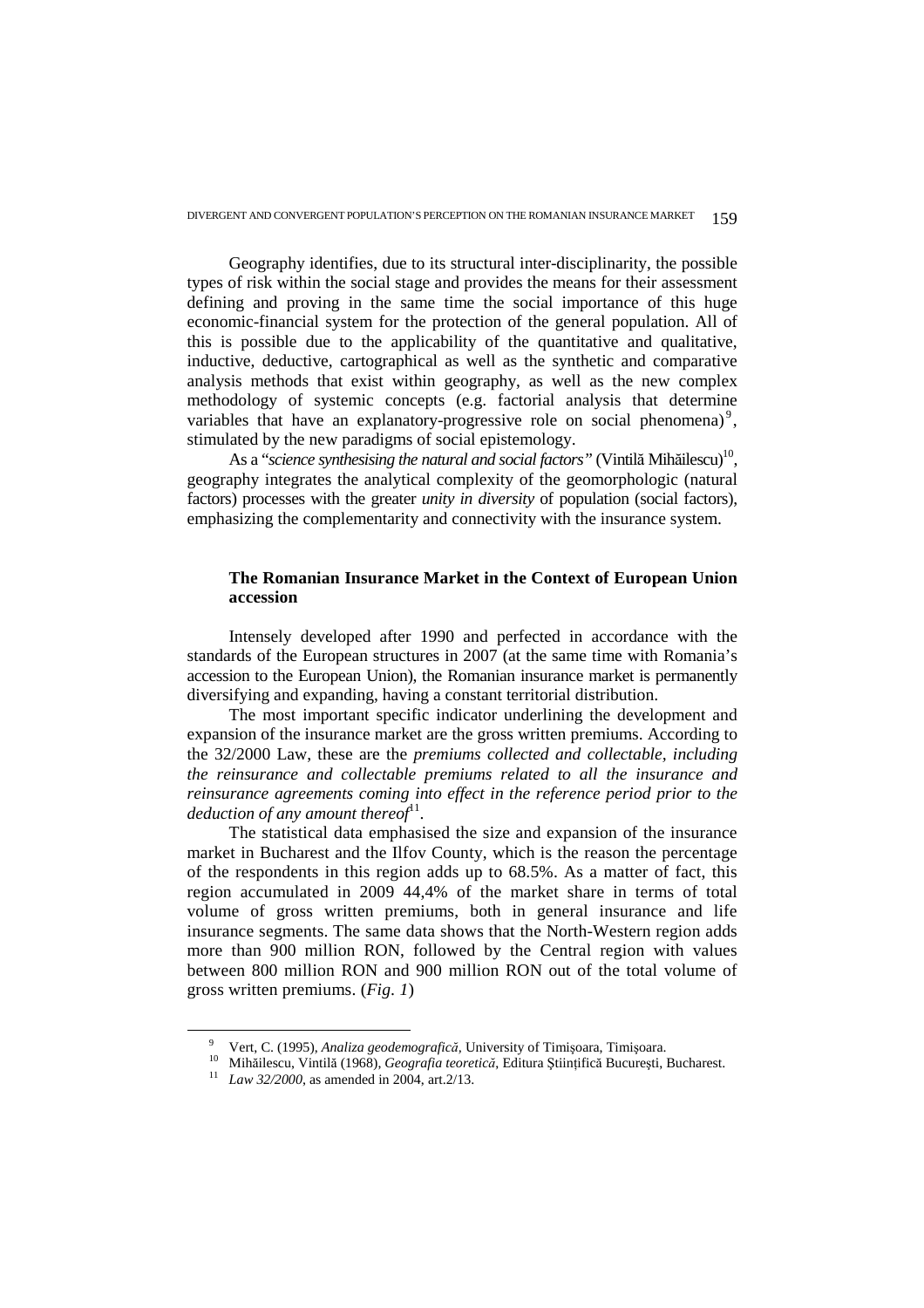THE CRINA DIMA CRINA DIMA



*Fig. 1.* Territorial distribution of the gross written premiums (2009) Data source: Media Xprimm

Recently, more and more research companies and institutes have initiated complex surveys of the Romanian insurance market with the emergence of some important international players on the market.

"Ensight" made a detailed analysis of the concentration patterns of the Romanian insurance markets based on the data from the Insurance Supervisory Commission's reports. Based on the data provided by the *Annual Report of the Insurance Supervisory Commission* (2009), the results of the Ensight survey also reveal that 55% is held by the corporate sector (legal entities) acquired from general insurance products (*Fig. 2*).



*Fig. 2.* Distribution of the gross written premiums in general insurance by development regions (2009) (*Source:* Ensight, Management Consulting)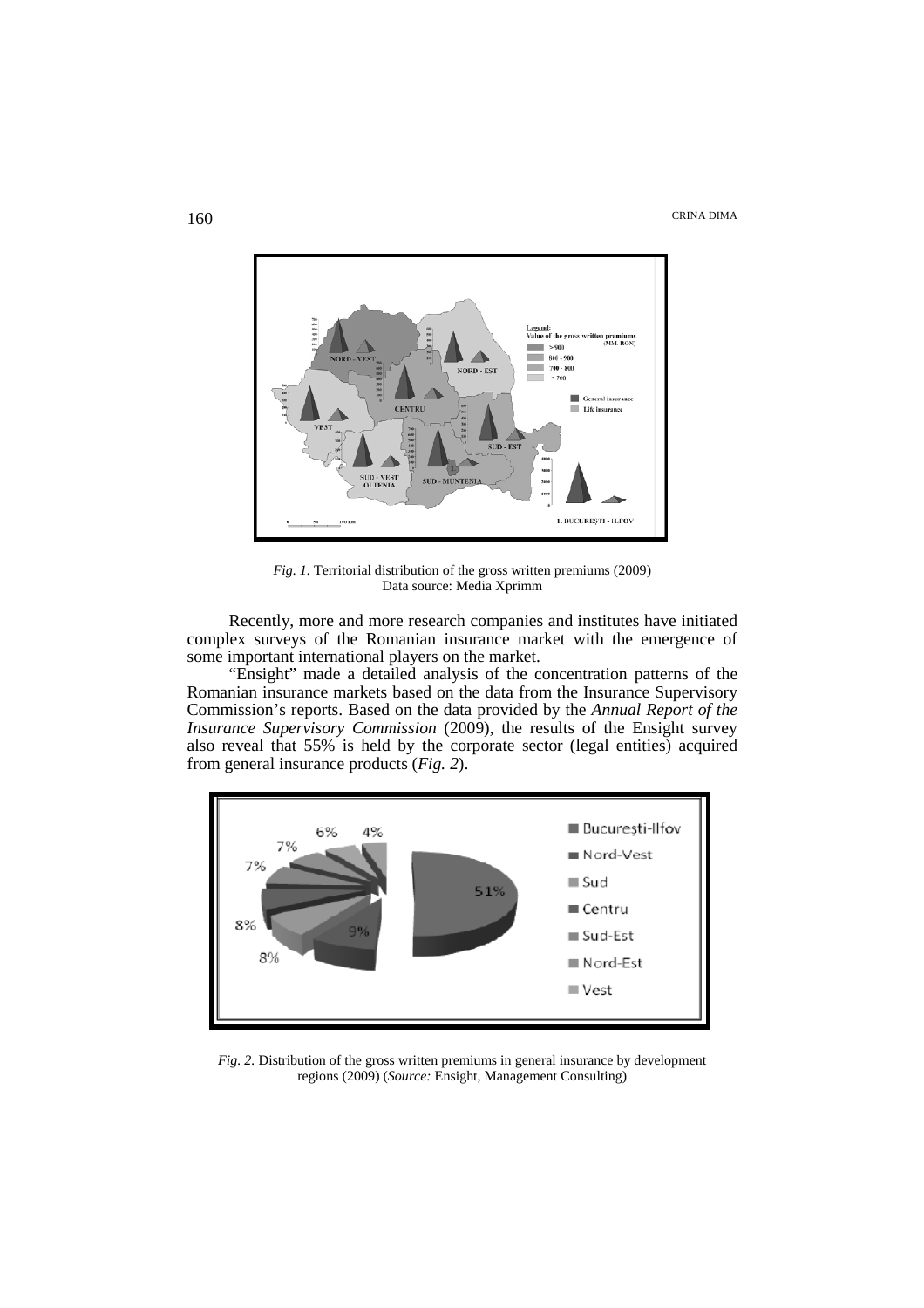## **Population Perception of the Romanian Insurance Market – Research Design AND Analysis**

This analysis aims to assess the population`s degree of perception over the Romanian insurance system. Given that there is are series of subjective factors (understanding, perception) overlaid with the heterogeneity of the complex insurance system existing in a still developing market, undertaking this analysis is quite a delicate matter. Lacking a referential framework for this analysis, the author tailored the study based on the official data available (Media Xprimm and the general data of the National Institute of Statistics), as well as on personal investigations. In order to emphasise the relevance of the study, which focuses on the analysis of population perception of the Romanian insurance system, the correlation of the two research methods was required: *qualitative* (open interview with insurance brokers) and *quantitative* (*face-to-face* questionnaire method). In this case, the focus will be put on the results of the questionnaire.

Starting with the five objectives of any fundamental research (exploration, description, explanation, understanding and prediction) and adapting them to this study, the general objectives are:

- exploration and survey of the Romanian insurance market through a general description of this system, giving details on its structure and spatial-temporal dynamics;
- investigation of specificities, decisional mechanisms that lead to signing the insurance agreements, identification of the target groups that will have a certain risk-related behaviour;
- explaining a series of connections (correlations) among variables.

Depending on the duration of data collection, a *cross analysis* was chosen as it allows for a group to be studied at a certain point in time. The hypothesis brought forth by the study is that *the Romanian insurance market is still in progress and its maturity depends on internal decisional factors, the transparency of the contracting clauses but also on the promotional strategies used.* 

The structure and theme of the questionnaire aim at emphasising some particularities regarding the types of insurance and their costs. Considering certain heterogenic territories inhabited by similar urban/rural population profiles, the author made a special emphasis on the *convergence of perceptions* and representations that those particular population groups have over the dynamics and structure of insurances. The scope and contents of the investigation had to be adapted to the research trend and they were based on various types of questions. In order to realize a pertinent analysis and to structure the information, the set of questions contained the two types of questions: closed and open.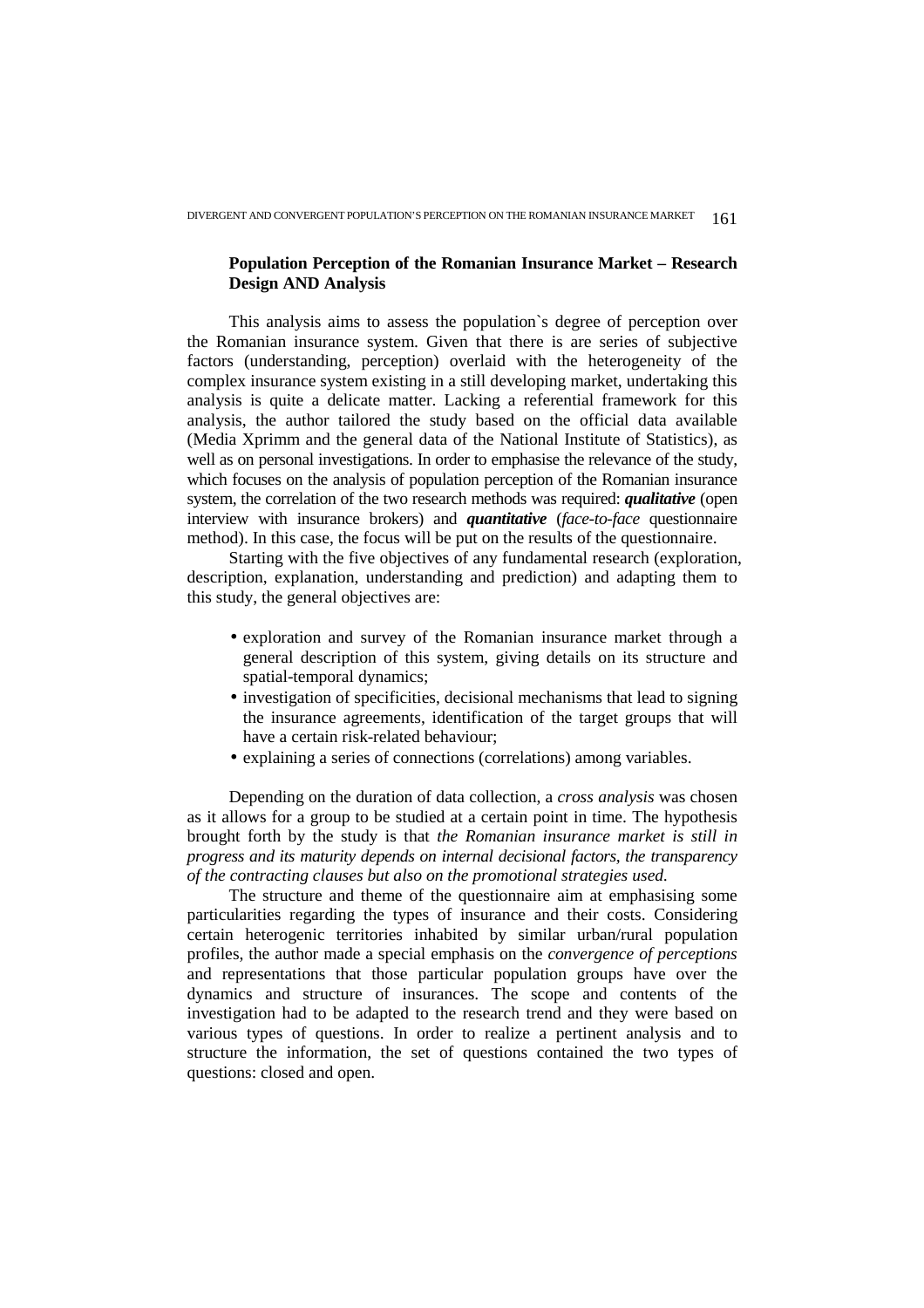## **Convergence and Divergence of Perception on the Romanian Insurance System**

The importance and predilection of the types of insurance vary with the insurer's profile. Life insurance, buildings insurance and auto insurance (*Fig. 3* and *Fig. 4*) are predominant among the employees and employers (around 24%), while home insurances are first among free lancers (51%). Retired people are more interested in health insurance (34%) and buildings insurance (29%) (*Fig. 5* and *Fig. 6*).

**■auto** ■goods ■buildings □ health ■ life ■ others



*Fig. 3.* Importance of insurance types as seen by employees



*Fig. 4.* Importance of insurance types as seen by employers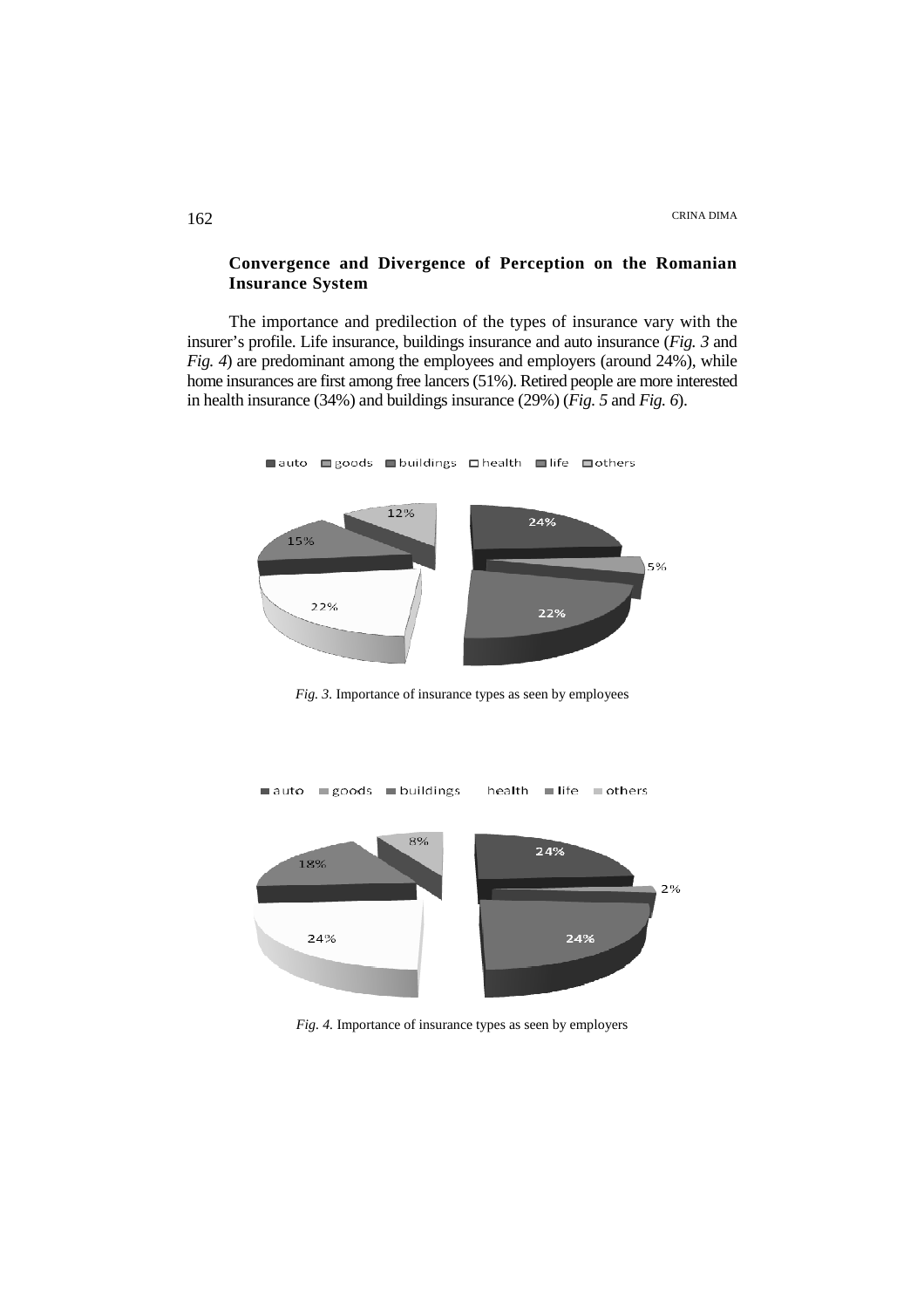

**■auto** ■ goods ■ buildings **■** health ■ life ■ others

*Fig. 5.* Importance of insurance types as seen by free lancers



*Fig. 6.* Importance of insurance types as seen by retired persons

Generally, the signing of insurance policies depends on several motivational factors. It is known that educated and professional trained people are better informed and tend to insure their assets, and they are also interested in other types of policies (life insurance, health insurance, etc.).

The increase in life standard, socio-professional status and having a career corroborated with access to information and sources via the Internet and other IT tools are deemed potential factors in the decision-making mechanism regarding the choice of various insurance agreements. At first glance, differences can be seen between the two variables considered. In order to test certain connections between the two variables, two questions were raised.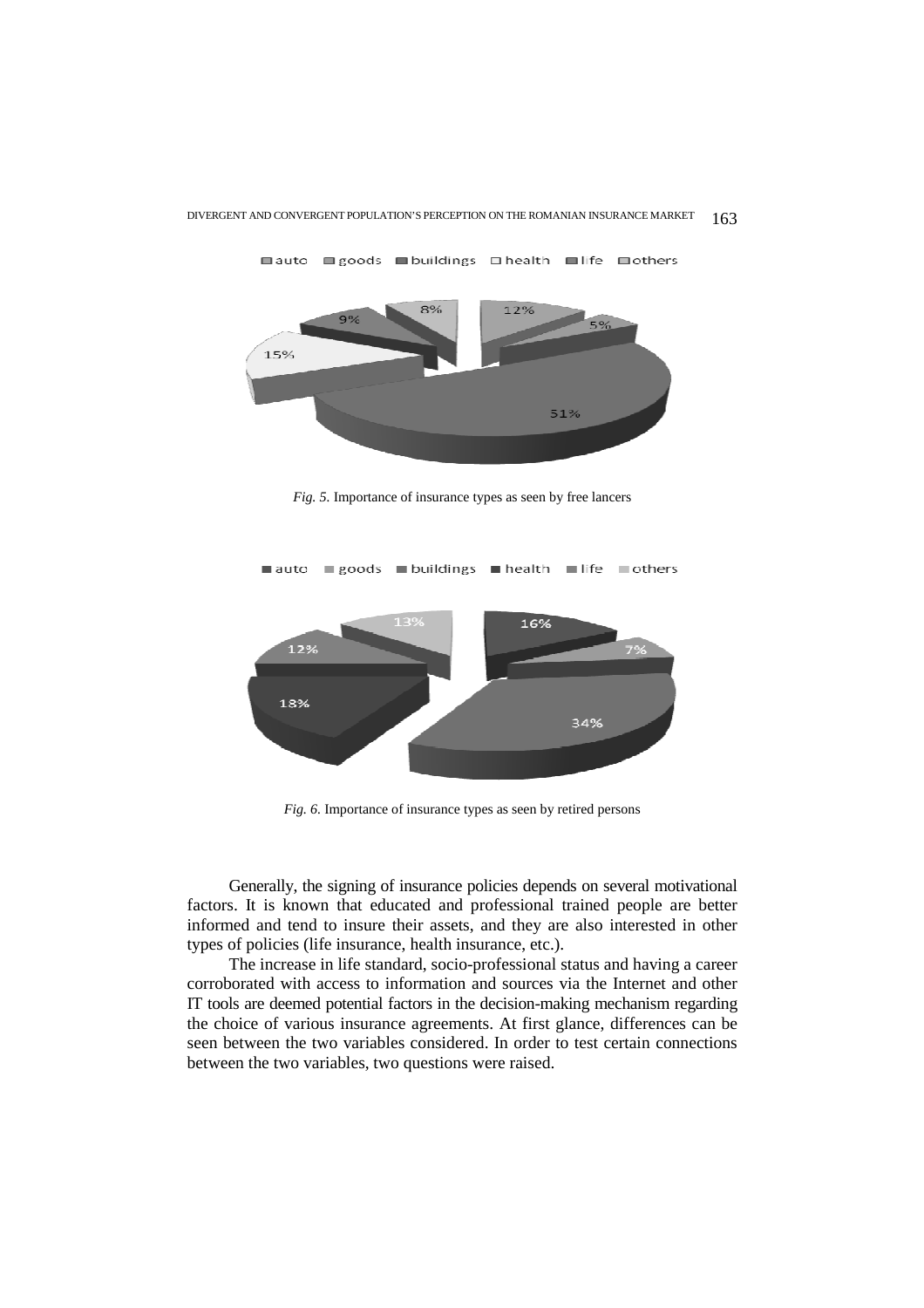Is there any connection between the choice of an insurance type and the education level of the interviewees? Does the conclusion of an insurance agreement depend on the education level?

Following the above mentioned profile valid only for a part of the Romanian society, the author was able to check whether there is a connection between the conclusion of certain agreements (health insurance in our case) and the highly-educated population.

We rely on the assumption that certain types of insurance are concluded following a *pattern* of the insured person. For instance, those with a high level education, especially those working within multinational companies, have a certain mentality and organisational *corporate* culture, and benefit from certain facilities, will have the tendency to conclude several types of insurance.

In order to check certain connections among these types of insurance and those that received a high education, the author chose to carry out the analysis by means of *Crosstabs* and the chi-square test.

Thus, the cross tables (Tables 1a, 1b) show differences between different types of insurance taken out, depending on the level of education.

The chi-square test was done in order to check the association between the two categories of variable. The test provides a statistical comparison between the observed internal frequencies and the theoretical frequencies corresponding to the independence hypothesis. Is there a connection between the level of education of the target group and the conclusion of a life or health insurance agreement? The internal frequencies for the two variables' independent hypothesis were calculated.

### **Hypothesis**

**H0**: there are no statistically significant differences between the two variables, and there is no difference between the values compared;

**H1**: there are statistically significant differences between the two variables

The statistical difference of chi-square is given by the size of the significance test. If this is lower than 0.05, we reject the null assumption and the two variables are declared as inter-connected.

More than half of the highly educated people declared they had taken out health insurance agreements. When the internal frequencies found were analyses (*Table 1.a.*), differences appeared between the persons who had taken out health insurance agreement and those highly educated. The theoretical internal frequencies calculated (Expected count) vary slightly.

The association tests (chi-square and Likelihood Ratio) confirm the presence of some associations. The significance tests (*Asymp.Sig. (2-sided*) of the two association measurements are lower than 0.05.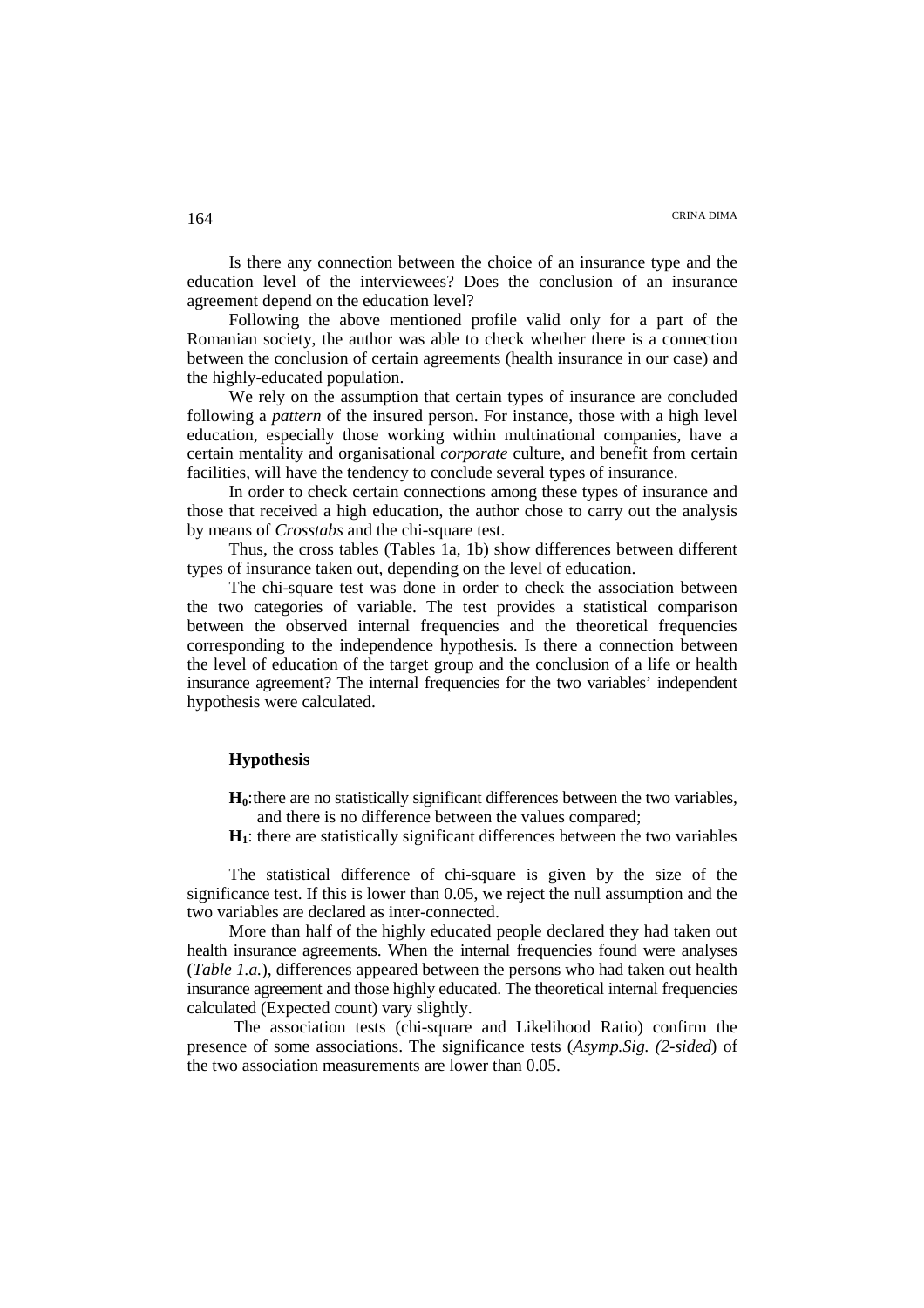*Tabel I.a* 

|              |     |                       | <b>ST SUP</b> |         | <b>Total</b> |
|--------------|-----|-----------------------|---------------|---------|--------------|
|              |     |                       | yes           | No      |              |
| <b>SANAT</b> | No  | Count                 | 76            | 45      | 121          |
|              |     | <b>Expected Count</b> | 63,8          | 57,2    | 121,0        |
|              |     | Residual              | 12,2          | $-12,2$ |              |
|              | Yes | Count                 | 135           | 144     | 279          |
| Total        |     | Count                 | 211           | 189     | 400          |
|              |     | <b>Expected Count</b> | 211,0         | 189,0   | 400,0        |

### **Cross table with higher educated people (ST\_SUP) and health insurance agreements entered (SANAT)**

|                                 | <b>Value</b> | df | Asymp. Sig.<br>$(2-sided)$ | <b>Exact Sig.</b><br>$(2-sided)$ | <b>Exact Sig.</b><br>$(1-sided)$ |
|---------------------------------|--------------|----|----------------------------|----------------------------------|----------------------------------|
| Pearson Chi-Square              | 7.044        |    | ,008                       |                                  |                                  |
| Continuity<br>Correction        | 6,477        |    | .011                       |                                  |                                  |
| Likelihood Ratio                | 7.111        |    | .008                       |                                  |                                  |
| <b>Fisher's Exact Test</b>      |              |    |                            | ,009                             | ,005                             |
| Linear-by-Linear<br>Association | 7,026        |    | .008                       |                                  |                                  |
| N of Valid Cases                | 400          |    |                            |                                  |                                  |

a. Computed only for a 2x2 table

b. 0 cells (,0%) have expected count less than 5. The minimum expected count is 57,17.

The values of Chi-square obtained were lower than 0.05. Therefore, the null assumption is rejected and the existence of significant connections between the conclusion of some health insurance agreements and highly educated people is declared. Following the statistical tests performed, it can be concluded that people that have received a higher education tend to enter into health insurance agreements.

# **Conclusion**

 $\overline{a}$ 

The trend of the Romanian insurance market is an incremental one; according to experts, the expectations lay in the important insurance companies, mostly those related to life insurance segment and in the same time there is a tendency of transferring of responsibilities from the state to the private sector. The average insurance expenses were in 2004 of 12.5 EURO for life insurances compared to the 56.6 EURO allocated in the first place, and 11 EURO/inhabitant in  $2007$ .<sup>12</sup> (*Ziarul Financiarul. Bănci şi Asigurări*, 16.06.2008).

<sup>12</sup> *Ziarul Financiarul. Bănci şi Asiguări*, 16.06.2008.